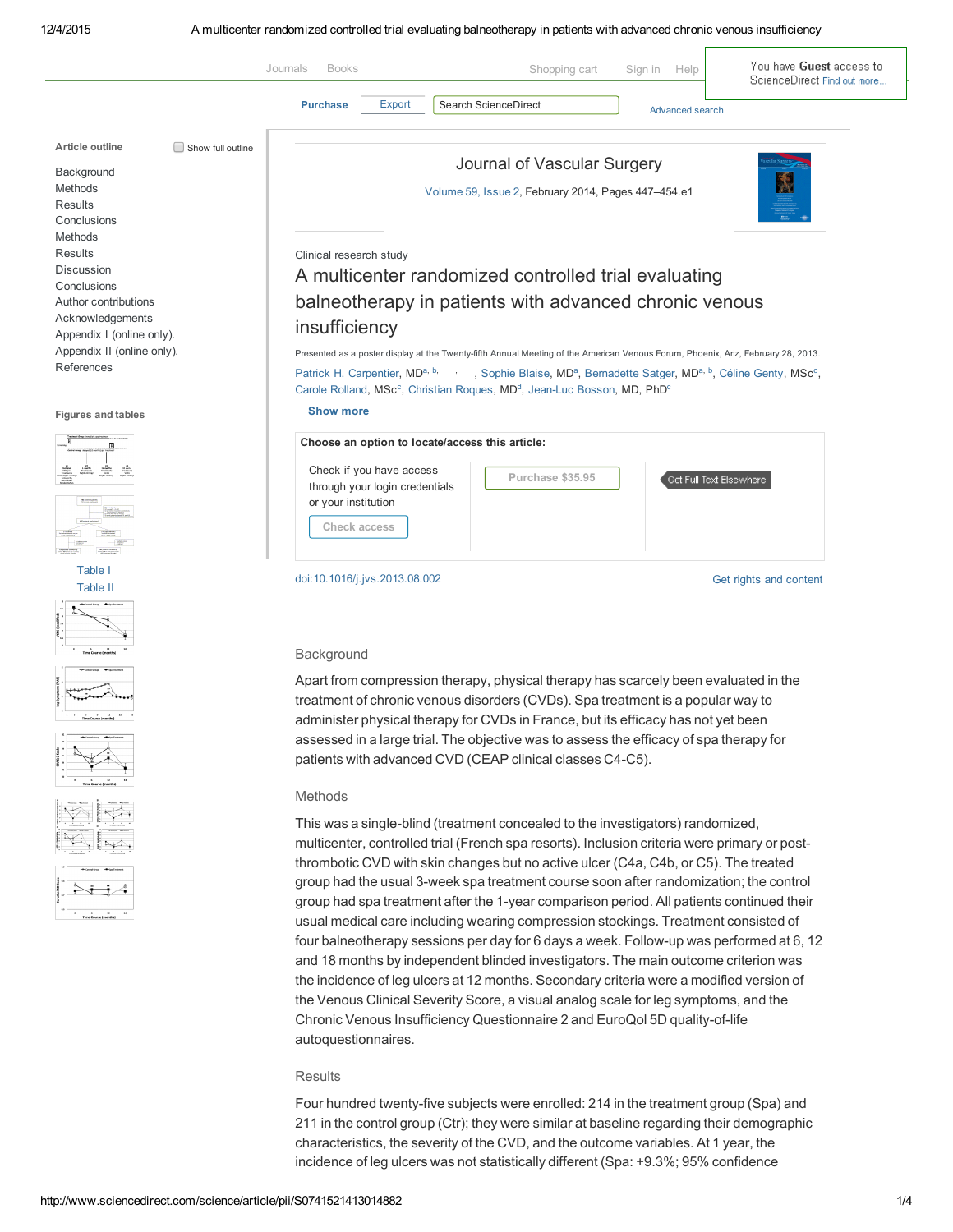#### 12/4/2015 A multicenter randomized controlled trial evaluating balneotherapy in patients with advanced chronic venous insufficiency

interval [CI], +5.6 +14.3; Ctr: +6.1%; 95% CI, +3.2 +10.4), whereas the Venous Clinical Severity Score improved significantly in the treatment group (Spa: −1.2; 95% CI, −1.6 -−0.8; Ctr: −0.6; 95% CI, −1.0 −0.2; *P* = .04). A significant difference favoring spa treatment was found regarding symptoms after 1 year (Spa: −0.03; 95% CI, −0.57 +0.51; Ctr: +0.87; 95% CI,+0.46 +1.26; *P* = .009). EuroQol 5D improved in the treatment group (Spa: +0.01; 95% CI, -0.02 - +0.04) while it worsened (Ctr: -0.07; 95% CI, -0.10 -−0.04) in the control group (*P* < .001). A similar pattern was found for the Chronic Venous Insufficiency Questionnaire 2 scale (Spa: −2.0; 95% CI, −4.4 +0.4; Ctr: +2.4; 95% CI, +0.2 +4.7; *P* = .008). The control patients showed similar improvements in clinical severity, symptoms, and quality of life after their own spa treatment (day 547).

## **Conclusions**

In this study, the incidence of leg ulcers was not reduced after a 3-week spa therapy course. Nevertheless, our study demonstrates that spa therapy provides a significant and substantial improvement in clinical status, symptoms, and quality of life of patients with advanced venous insufficiency for at least 1 year.

Author conflict of interest: none.

Additional material for this article may be found online at [www.jvascsurg.org](http://www.jvascsurg.org/).

The editors and reviewers of this article have no relevant financial relationships to disclose per the JVS policy that requires reviewers to decline review of any manuscript for which they may have a conflict of interest.

Reprint requests: Patrick H. Carpentier, MD, Clinique Universitaire de Médecine Vasculaire, Département Pluridisciplinaire de Médecine, Centre Hospitalier Universitaire de Grenoble, F-38043, Grenoble, France.

Copyright © 2014 Society for Vascular Surgery. Published by Elsevier Inc. All rights reserved.

About [ScienceDirect](http://www.info.sciverse.com/sciencedirect?utm_source=sciencedirect&utm_medium=link&utm_campaign=aboutsd) [Contact](http://www.sciencedirect.com/science/contactus) and support Terms and [conditions](http://www.elsevier.com/locate/termsandconditions?utm_source=sciencedirect&utm_medium=link&utm_campaign=terms) **[Privacy](http://www.elsevier.com/privacypolicy?utm_source=sciencedirect&utm_medium=link&utm_campaign=privacy) policy** 

Copyright © 2015 Elsevier B.V. or its licensors or contributors. ScienceDirect® is a registered trademark of Elsevier B.V.

Cookies are used by this site. To decline or learn more, visit our [Cookies](https://www.elsevier.com/solutions/sciencedirect/support/cookies) page.

Switch to Mobile Site

### Recommended articles

Randomized trial of [balneotherapy](http://www.sciencedirect.com/science/article/pii/S0741521408012822) associated with… 2009, Journal of Vascular Surgery more

#### Managing iliofemoral deep venous [thrombosis](http://www.sciencedirect.com/science/article/pii/S0741521413014596) of …

2014, Journal of Vascular Surgery more

# [Reintervention](http://www.sciencedirect.com/science/article/pii/S0741521413016431) after thoracic endovascular aortic r…

2014, Journal of Vascular Surgery more

View more [articles](http://www.sciencedirect.com/science/recommended-articles/S0741521413014882) »

Citing articles (4)

Related book content